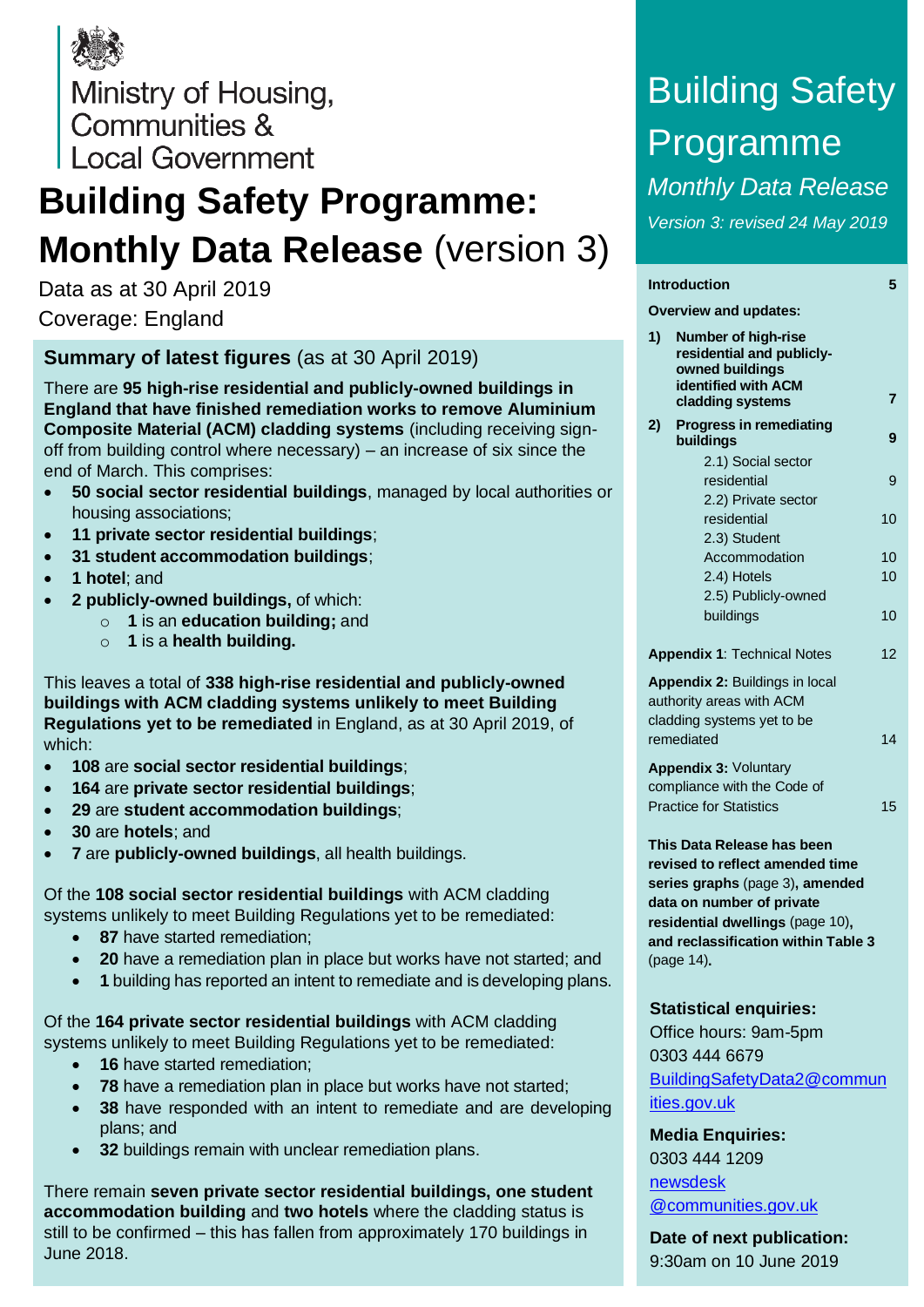#### $\mathfrak{p}$

### **Figure 1: 338 high-rise buildings with ACM cladding systems unlikely to meet Building Regulations yet to be remediated**

England, 30 April 2019



**Total buildings: 338**

### **Figure 2: Progress on remediation for buildings with ACM cladding systems unlikely to meet Building Regulations yet to be remediated<sup>1</sup>**

England, 30 April 2019



 $1$ In figures 2(a)-(d), buildings awaiting further advice on remediation are included in the remediation plan unclear category.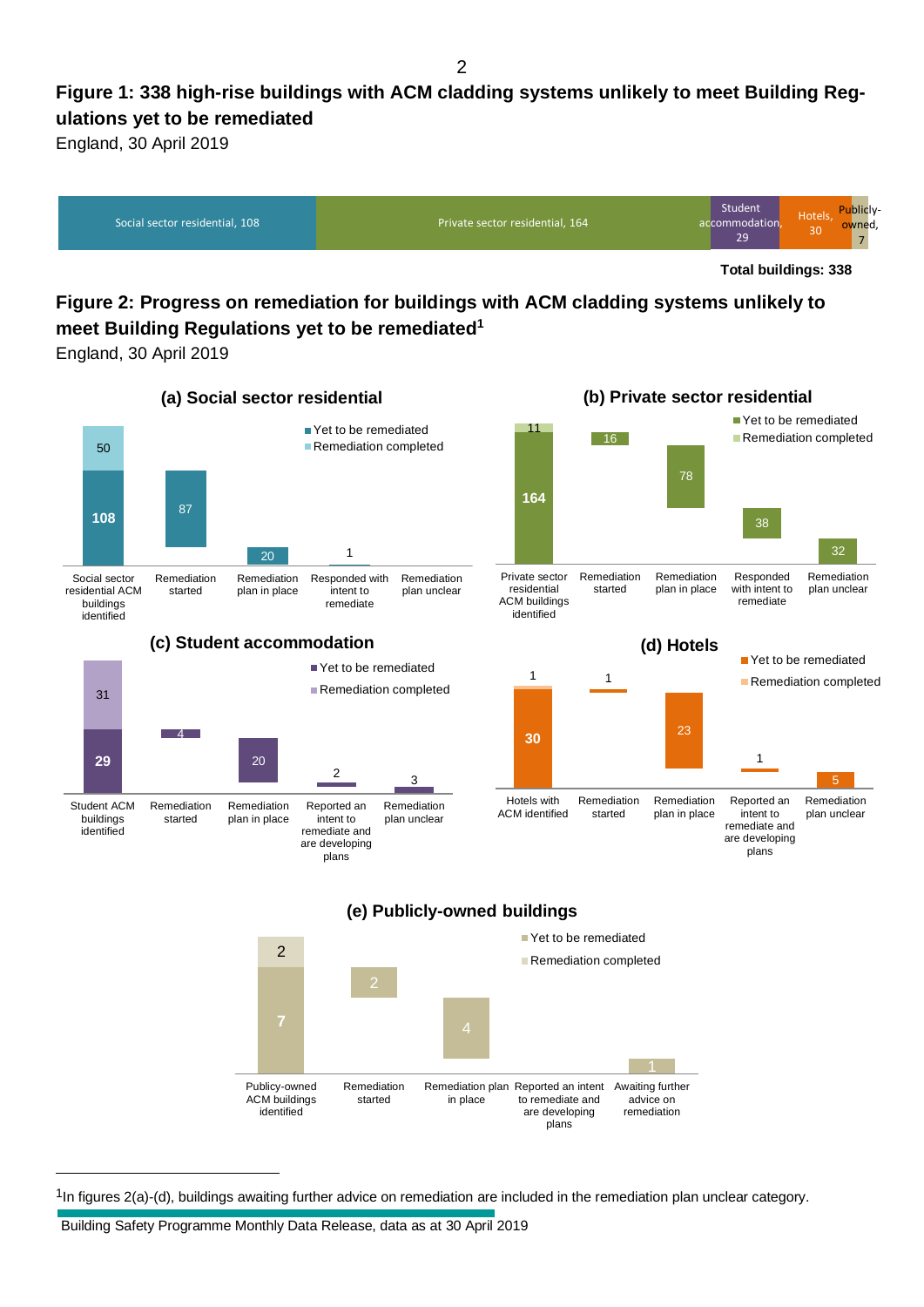#### **Figure 3: Progress on remediation for buildings with ACM cladding systems showing change since October 2018, based on previous Building Safety Programme Monthly Data Releases 2**

England, 30 April 2019



Oct-18 Nov-18 Dec-18 Jan-19 Feb-19 Mar-19 Apr-19

Not started remediation works

- Started remediation works
- Completed remediation works



#### **(c) Student Accommodation**



Not started remediation works

- Started remediation works
- Completed remediation works



Not started remediation works ■ Started remediation works

Completed remediation works

**(d) Hotels**



Not started remediation works

**Started remediation works** 

Completed remediation works



#### **(e) Publicly-owned buildings**

<sup>2</sup> Figure (e) has been updated in this revised Data Release, in line with the revisions policy (Appendix 1). MHCLG's quality process identified an inconsistency when compared with past Data release figures.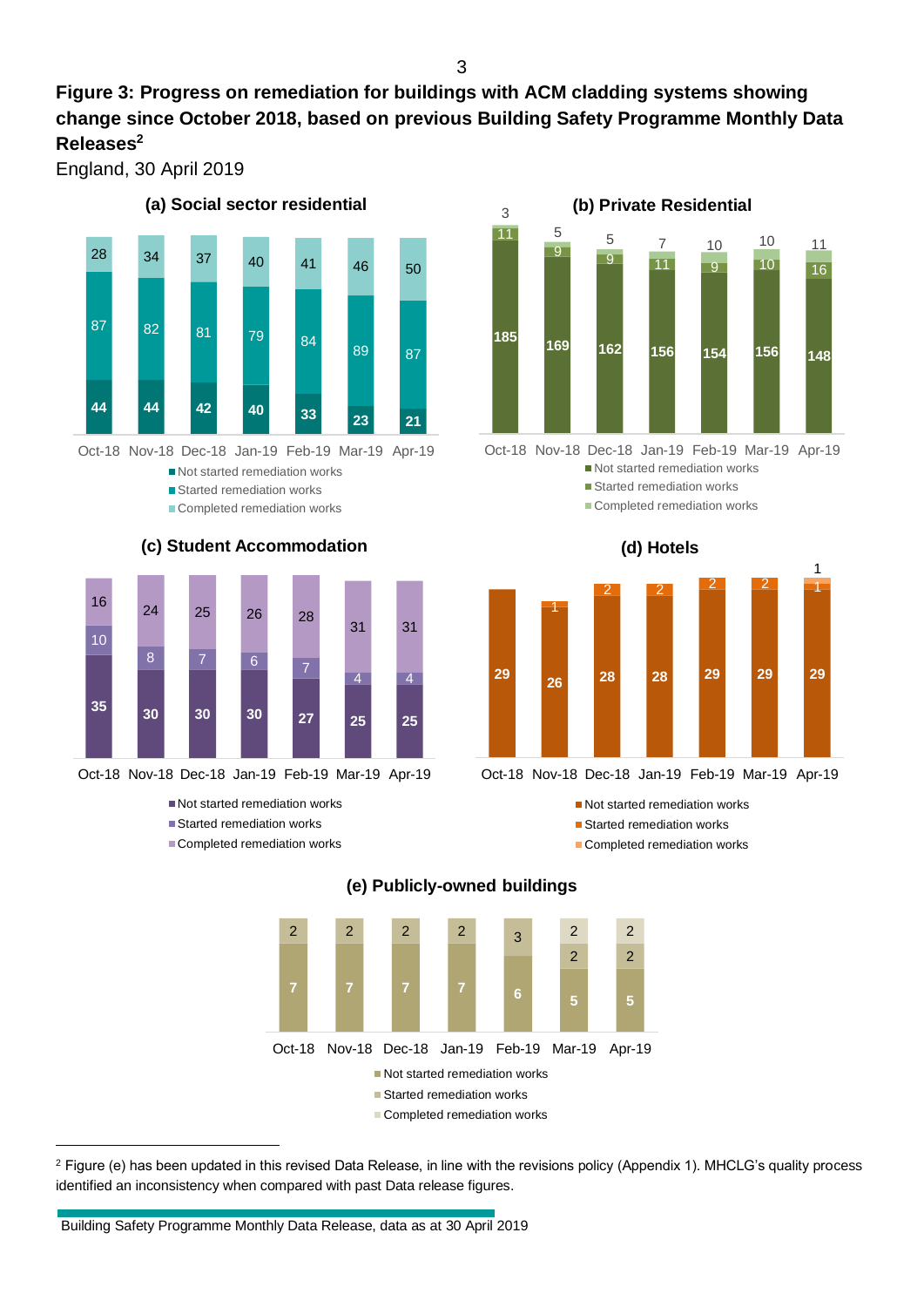#### **Figure 4: Location of high-rise residential and publicly-owned buildings with ACM cladding systems unlikely to meet Building Regulations yet to be remediated**

England, 30 April 2019

This table/map has been removed. Please contact us if you require further information.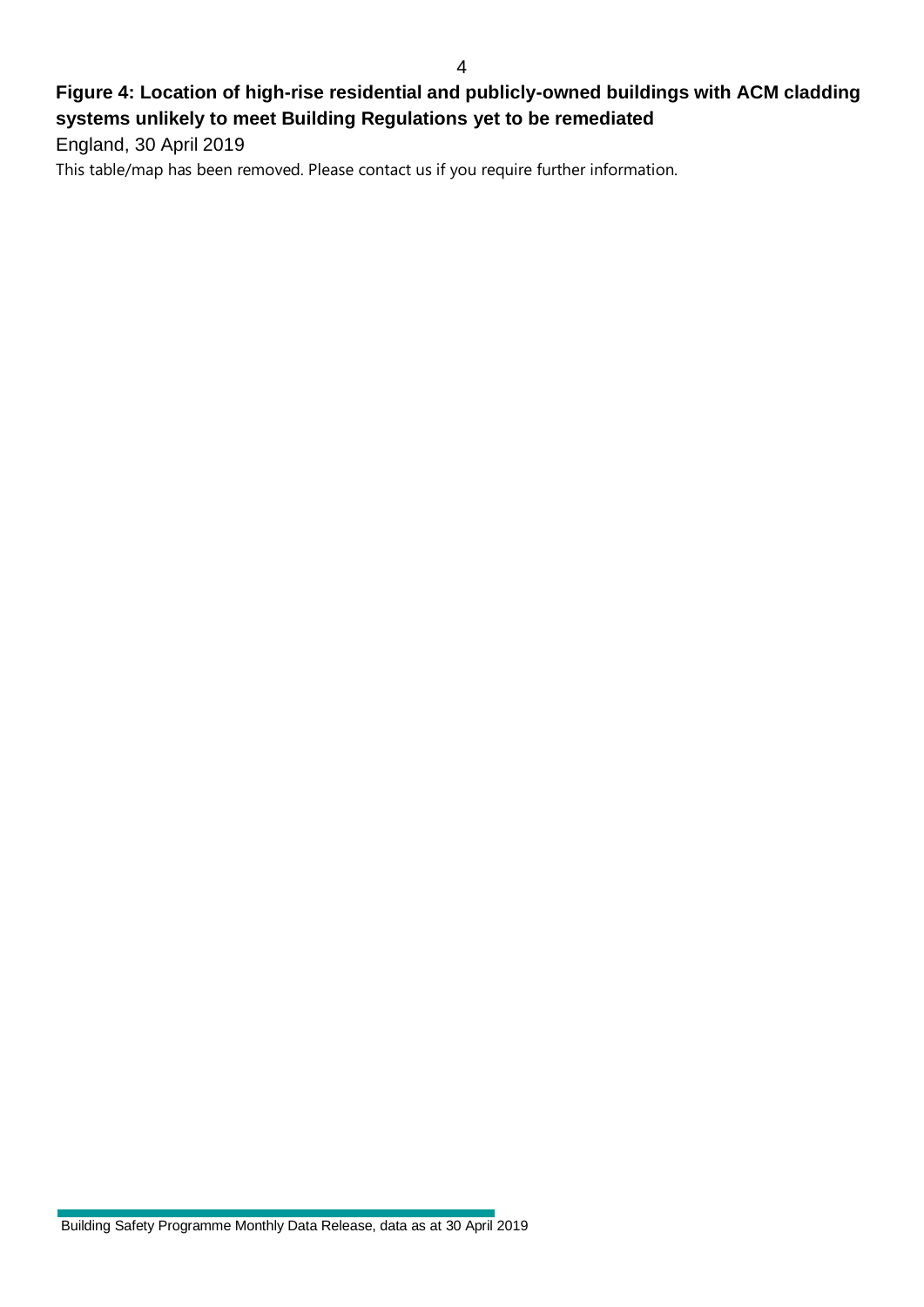# <span id="page-4-0"></span>Introduction

Following the Grenfell Tower tragedy, the government established a Building Safety Programme with the aim of ensuring that residents of high-rise residential buildings are safe, and feel safe from the risk of fire, now and in the future. An independent Expert Panel was appointed to provide advice to the Secretary of State for Housing, Communities and Local Government on building safety measures.

This data release provides the latest data on high-rise (over 18 metres) residential buildings and publicly-owned buildings, including:

- 1) those identified with Aluminium Composite Material (ACM) cladding systems unlikely to meet Building Regulations; and
- 2) progress with remediation of these buildings and number of buildings yet to be remediated in each sector.

The data release uses data from several sources (see Appendix 1):

- **Building Research Establishment tests**;
- **Local authority confirmation**, following local authorities working with building owners and agents to identify any cladding issues;
- **Discussions with responsible stakeholders** including building owners, developers and agents; and
- **Valuation Office Agency property attribute data** to validate the number of dwellings in high-rise residential buildings.

[The government's independent Expert Panel advised](https://www.gov.uk/guidance/aluminium-composite-material-cladding#advice-for-building-owners) that the clearest way of ensuring an external wall system adequately resists external fire spread is either for all of the relevant elements of the wall to be of limited combustibility, or to use an external wall system which can be shown to have passed a large-scale system test as specified in British Standard BS8414. In the summer of 2017, the government commissioned a series of large-scale system tests to assess how different types of ACM panels with different types of insulation behave in a fire. Seven tests were undertaken so urgent advice could be provided to building owners (see Tables 4 & 5 in the data tables published alongside this release).

The remediation of buildings with ACM cladding systems unlikely to meet Building Regulations is a complex process. Remediation work involves addressing any issues with the exterior cladding system and broader fire safety systems for each building. All of this work takes time and varies considerably depending on the building structure, extent of cladding, and existing fire safety systems. For many buildings this is a complex job involving major construction work which needs to be planned, consulted on and carried out carefully. The government has worked with the Industry Response Group and Expert Panel to develop an [information note](https://www.gov.uk/government/publications/information-note-for-landlords-and-building-owners-of-tall-residential-buildings-with-acm-cladding) to assist building owners in carrying out remediation work. [Advice for buildings with partially clad ACM cladding](https://www.gov.uk/government/publications/advice-for-owners-of-buildings-which-are-partially-clad-in-aluminium-composite-material-acm-cladding-systems)  [systems](https://www.gov.uk/government/publications/advice-for-owners-of-buildings-which-are-partially-clad-in-aluminium-composite-material-acm-cladding-systems) was released to advise building owners, their professional advisers and fire and rescue services when considering whether it is safe to leave small or partial amounts of ACM cladding on a building.

Building Safety Programme Monthly Data Release, data as at 30 April 2019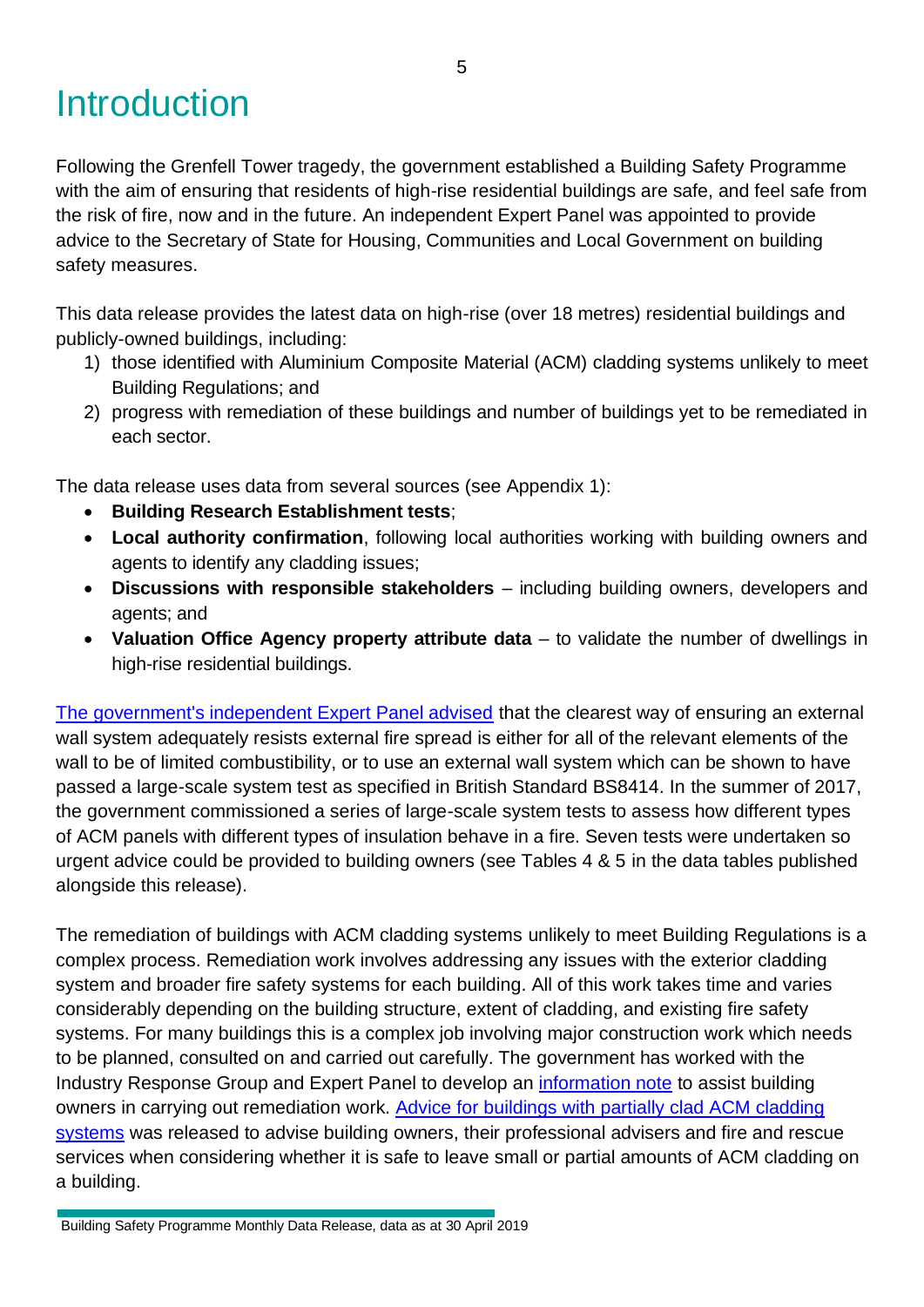[The government is banning combustible materials on new high-rise homes.](https://www.gov.uk/guidance/ban-on-combustible-materials) The ban has been implemented through the **Building (Amendment) Regulations 2018** (laid on 29 November 2018). The regulations came into force on 21 December with a two-month transitional period. The government has also published the [full consultation response document](https://www.gov.uk/government/publications/building-amendment-regulations-2018-circular-022018) and [Impact Assessment.](https://www.legislation.gov.uk/uksi/2018/1230/pdfs/uksiod_20181230_en.pdf)

The ban does not apply to existing buildings where no building work is being carried out. In these instances, we consider that a case-by-case risk-based approach to fire safety in existing buildings is most appropriate in line with the advice already issued by the Department and the Expert Panel.

**The figures in this publication are correct as at the specified dates**, but work is ongoing to remove and replace ACM cladding systems unlikely to meet Building Regulations. This means that the figures include some buildings that have since removed ACM cladding systems.

The Ministry of Housing, Communities and Local Government will publish further data releases on:

- 10 June 2019,
- 11 July 2019, and
- 15 August 2019.

These will refer to the situation at the end of the previous calendar month.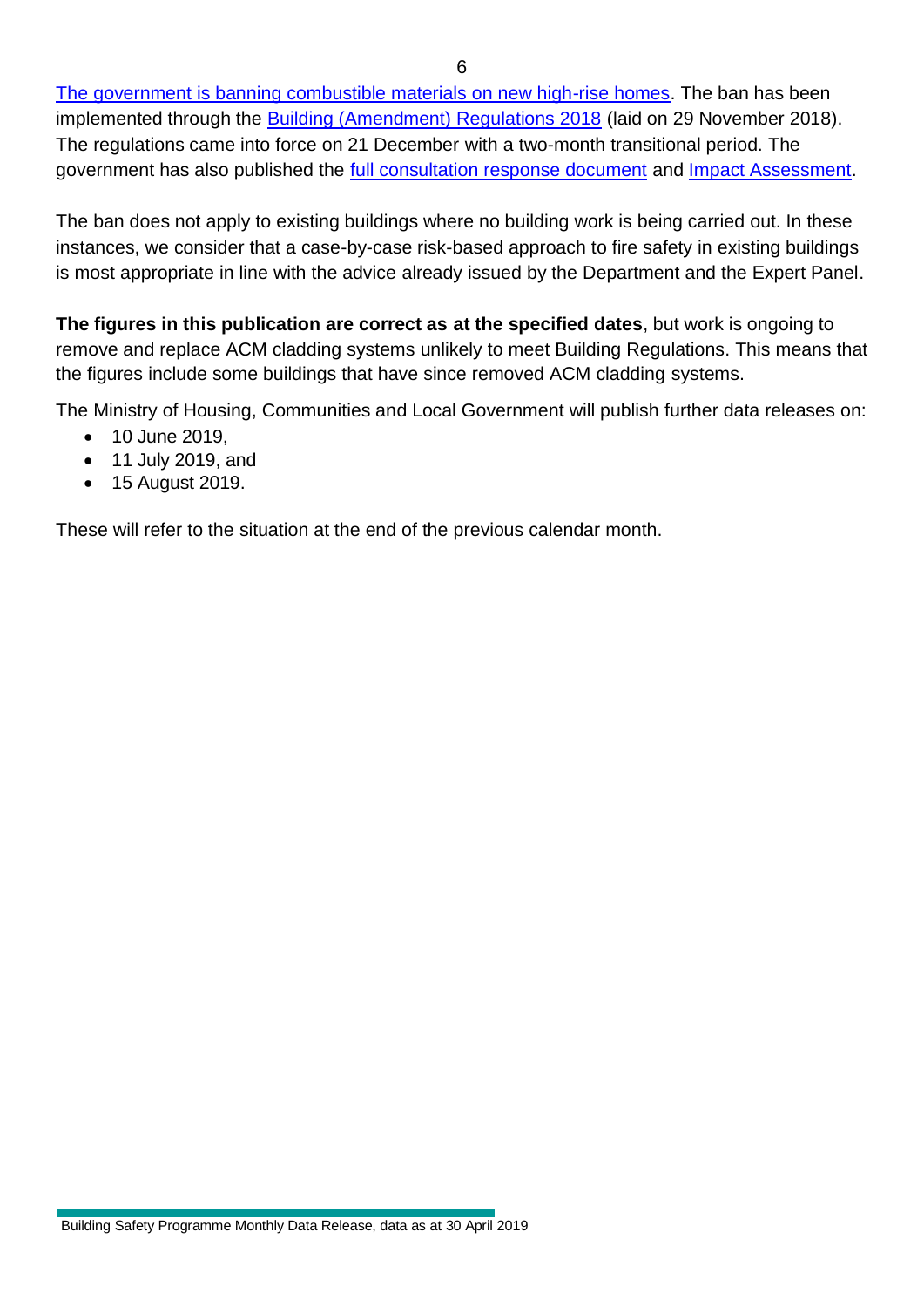# Overview and updates

## <span id="page-6-0"></span>**1) Number of high-rise residential and publicly-owned buildings identified with ACM cladding systems unlikely to meet Building Regulations**

MHCLG uses data from several sources to confirm whether a high-rise building has an Aluminium Composite Material (ACM) cladding system unlikely to meet Building Regulations (Appendix 1), including:

- **Building Research Establishment tests**;
- **Local authority confirmation**, following local authorities working with building owners and agents to identify any cladding issues;
- **Discussions with responsible stakeholders** including building owners, developers and agents.

There were 433 high-rise residential buildings and publicly-owned buildings identified as having ACM cladding systems unlikely to meet Building Regulations, representing a decrease of one building since the end of March. The change reflects one private sector building which has become out of scope<sup>3</sup>, and no further private sector residential buildings were identified amounting to an overall reduction of one.

#### **Table 1: Number of buildings identified with ACM cladding systems unlikely to meet Building Regulations, by tenure England, 30 April 2019**

| $\mathbf{u}$                      |               |               |                       |
|-----------------------------------|---------------|---------------|-----------------------|
|                                   | 30 April 2019 | 31 March 2019 | <b>Monthly change</b> |
| Social sector residential         | 158           | 158           |                       |
| <b>Private sector residential</b> | 175           | 176           | -1                    |
| <b>Student accommodation</b>      | 60            | 60            |                       |
| <b>Hotels</b>                     | 31            | 31            |                       |
| <b>Publicly-owned buildings</b>   | 9             | 9             |                       |
| <b>Total</b>                      | 433           | 434           | -1                    |

We have collected data on over 6,000 private sector residential high-rise buildings. There remain

Building Safety Programme Monthly Data Release, data as at 30 April 2019

<sup>&</sup>lt;sup>3</sup> Work with local authorities and building owners over the last few months to verify data quality has resulted in some buildings now falling out of scope as they have been confirmed as being lower than 18 metres tall or the ACM cladding systems comply with Building Regulations.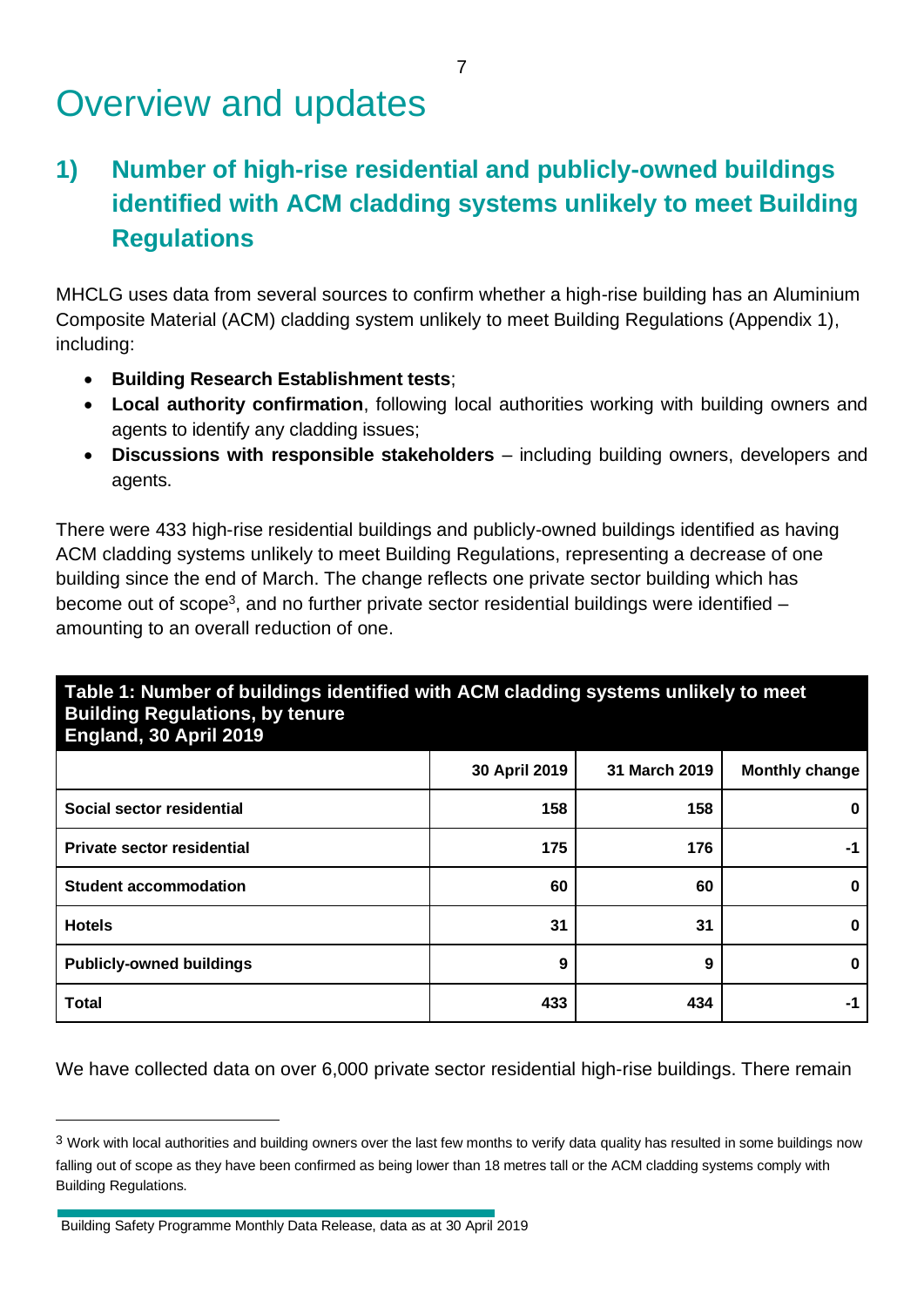seven private sector residential buildings, one student accommodation building and two hotels for which the cladding status is still to be confirmed – compared with approximately 170 in June 2018.

Enforcement notices have now been issued on the majority of these remaining buildings to get information on building construction from owners. Based on current evidence and the identification rate to date, we expect a handful of the remaining buildings to have ACM cladding systems unlikely to meet Building Regulations.

Once buildings with ACM cladding systems are identified, local authorities work with fire and rescue services to ensure that interim safety measures are in place and to ensure that the buildings are remediated to comply with Building Regulations.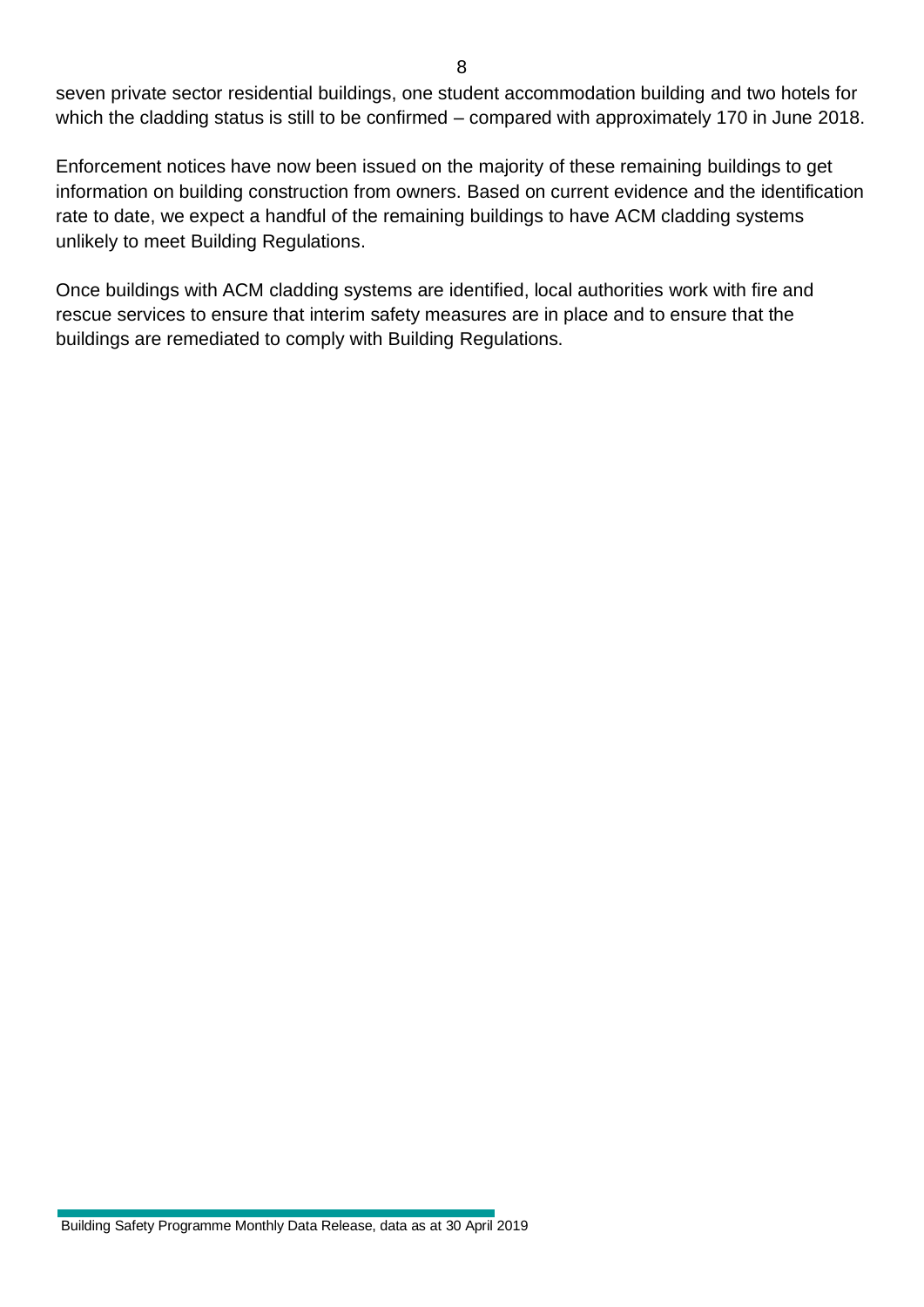# <span id="page-8-0"></span>**2) Progress in remediating buildings**

| Table 2: Remediation status of buildings with ACM cladding systems unlikely to meet Building<br><b>Regulations, by tenure</b><br>England, 30 April 2019 |                                                                                                                              |                          |                                                                                                                                           |                        |                                  |                                                                         |                             |                                                 |
|---------------------------------------------------------------------------------------------------------------------------------------------------------|------------------------------------------------------------------------------------------------------------------------------|--------------------------|-------------------------------------------------------------------------------------------------------------------------------------------|------------------------|----------------------------------|-------------------------------------------------------------------------|-----------------------------|-------------------------------------------------|
|                                                                                                                                                         | <b>Buildings</b><br>identified<br>with ACM<br>cladding<br>systems<br>(unlikely to<br>meet<br><b>Building</b><br>Regulations) | Completed<br>Remediation | <b>Buildings</b><br>with ACM<br>cladding<br>systems<br>(unlikely to<br>meet<br><b>Building</b><br>Regulations)<br>yet to be<br>remediated | Started<br>Remediation | Remediation<br>plans in<br>place | Reported<br>an intent to<br>remediate<br>and are<br>developing<br>plans | Remediation<br>plan unclear | Awaiting<br>further<br>advice on<br>remediation |
| <b>Social sector</b><br>residential<br>buildings                                                                                                        | 158                                                                                                                          | 50                       | 108                                                                                                                                       | 87                     | 20                               | 1                                                                       | $\bf{0}$                    |                                                 |
| <b>Private sector</b><br>residential<br>buildings                                                                                                       | 175                                                                                                                          | 11                       | 164                                                                                                                                       | 16                     | 78                               | 38                                                                      | 32                          |                                                 |
| <b>Student</b><br>accommodation                                                                                                                         | 60                                                                                                                           | 31                       | 29                                                                                                                                        | 4                      | 20                               | $\mathbf 2$                                                             | 3                           |                                                 |
| <b>Hotels</b>                                                                                                                                           | 31                                                                                                                           | 1                        | 30                                                                                                                                        | 1                      | 23                               | 1                                                                       | 5                           |                                                 |
| <b>Publicly-owned</b><br>buildings,<br>of which:                                                                                                        | 9                                                                                                                            | $\mathbf{2}$             | 7                                                                                                                                         | $\mathbf 2$            | 4                                | $\mathbf 0$                                                             | 0                           | 1                                               |
| Schools                                                                                                                                                 | 1                                                                                                                            | 1                        | 0                                                                                                                                         | 0                      | $\mathbf 0$                      | $\mathbf 0$                                                             | $\mathbf 0$                 |                                                 |
| Health                                                                                                                                                  | 8                                                                                                                            | 1                        | $\overline{7}$                                                                                                                            | 2                      | 4                                | 0                                                                       | 0                           | 1                                               |

#### <span id="page-8-1"></span>**2.1) Social sector residential remediation**

Of the 158 social sector residential buildings identified with ACM cladding systems unlikely to meet Building Regulations, as at 30 April 2019, 50 buildings (32%) have finished remediation – including receiving sign-off from building control where necessary. This corresponds to an estimate of approximately 3,300<sup>4</sup> dwellings in remediated social sector buildings.

This leaves 108 buildings yet to be remediated. The number of finishes has increased by four since the end of March data release. A further 87 buildings (55%) have started the process of remediation. There are plans in place for another 20 social sector residential buildings. One further building has applied for the government's social sector ACM cladding removal fund and is

<sup>4</sup> Data on dwellings in social sector residential buildings have been updated in the previous revised Data Release, in line with the revisions policy (Appendix 1). MHCLG's quality process identified inconsistencies in the way dwelling numbers have been estimated between the private and social residential sectors in the 9 May version of this Data Release. These have been revised in the 15 May version of the Data Release. Appendix 1 sets out how these estimates are calculated.

Building Safety Programme Monthly Data Release, data as at 30 April 2019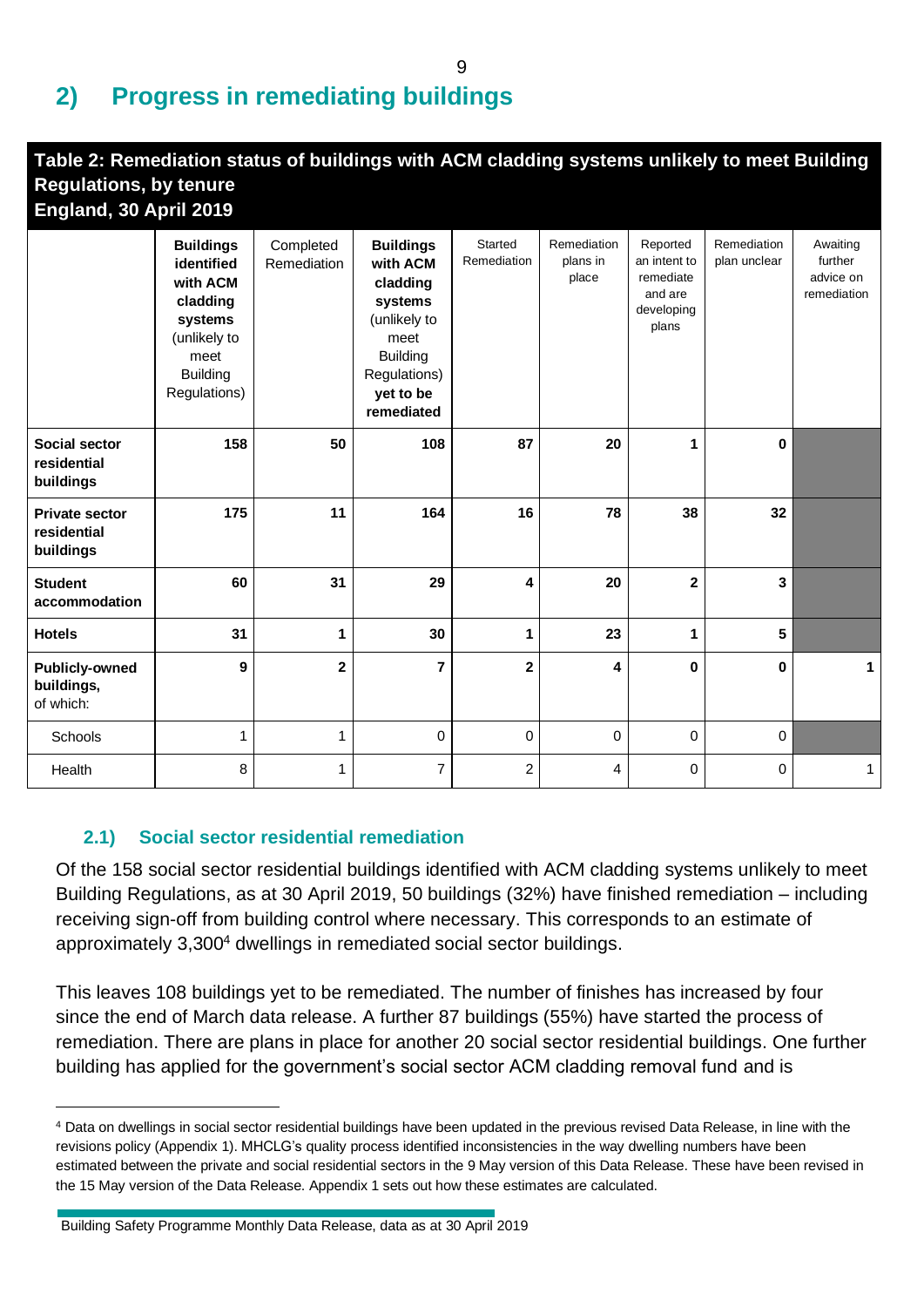currently developing plans. The number of dwellings in social sector residential buildings yet to be remediated is estimated to be approximately 8,400.

Funding for the remediation of 144 of these 158 buildings is provided from the government's social sector ACM cladding removal fund (launched on 17 May to help remediate social sector residential buildings). Remedial works for the remaining 14 buildings are being funded through a combination of existing funds and litigation action.

#### <span id="page-9-0"></span>**2.2) Private sector residential remediation**

There were 175 private sector residential buildings identified with ACM cladding systems unlikely to meet Building Regulations, of which 11 have finished remediation. In terms of dwellings, remediated private sector residential buildings account for approximately 1,300 dwellings.

This leaves 164 buildings yet to be remediated. Remedial works have started in 16 of these buildings – an increase of six since the end of March. Yet to be remediated residential buildings in the private sector account for approximately 12,500-16,600 dwellings<sup>5</sup>. The wide range for the number of dwellings in yet to be remediated private sector residential buildings is due to differences between the figures reported by responsible stakeholders and VOA property attribute data.

The building owner/developer has made a commitment to fund the cost of remediation or has had a warranty claim accepted for 83 buildings (47%). In the remaining 92 buildings, it is currently unclear who will cover the costs of remediation.

#### <span id="page-9-1"></span>**2.3) Student accommodation remediation**

Of the 60 student accommodation buildings identified with ACM cladding systems unlikely to meet Building Regulations, 31 (52%) have finished remediation and there are four starts – both unchanged from the end of March. 25 buildings have not yet started remediation; plans are in place for 20 student accommodation buildings, two have reported an intent to remediate and are developing plans, while three buildings have unclear remediation plans.

### <span id="page-9-2"></span>**2.4) Hotel remediation**

For the 31 hotels identified with ACM cladding systems unlikely to meet Building Regulations, one has completed remediation, and remediation works have started on one further building. There are plans in place for an additional 23 buildings, one hotel has reported an intent to remediate, while the remediation plan is unclear for five hotels.

### <span id="page-9-3"></span>**2.5) Publicly-owned buildings remediation**

Two of the nine publicly-owned buildings (publicly-owned schools and health buildings) with ACM cladding systems unlikely to meet Building Regulations have completed remediation works,

<sup>5</sup> Data on dwellings in private sector residential buildings have been updated in this revised Data Release, in line with the revisions policy (Appendix 1). MHCLG's quality process identified inconsistencies in the way dwelling numbers have been estimated between the private and social residential sectors in the 9 May and 15 May versions of this Data Release. These have been revised in this 24 May version of the Data Release. Appendix 1 sets out how these estimates are calculated.

Building Safety Programme Monthly Data Release, data as at 30 April 2019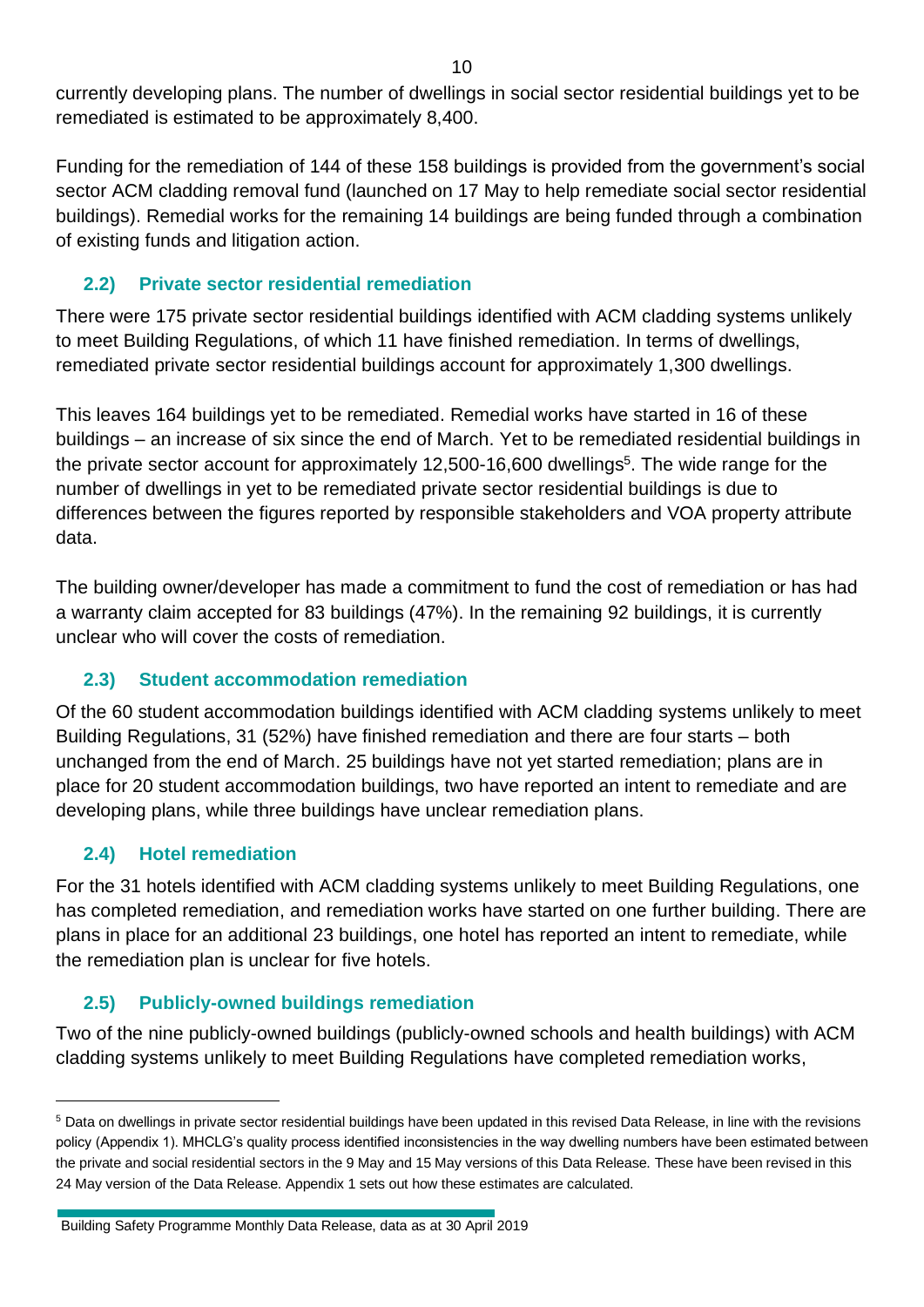unchanged from last month. This comprises one school and one health building. A further two buildings have started remediation. Remediation plans are in place at this stage for a further four buildings. The Department of Health and Social Care (DHSC) is awaiting further advice on remediation for the one remaining building. The DHSC and Department for Education (DfE) are working with building owners on appropriate remedial work whilst taking account of building users' needs.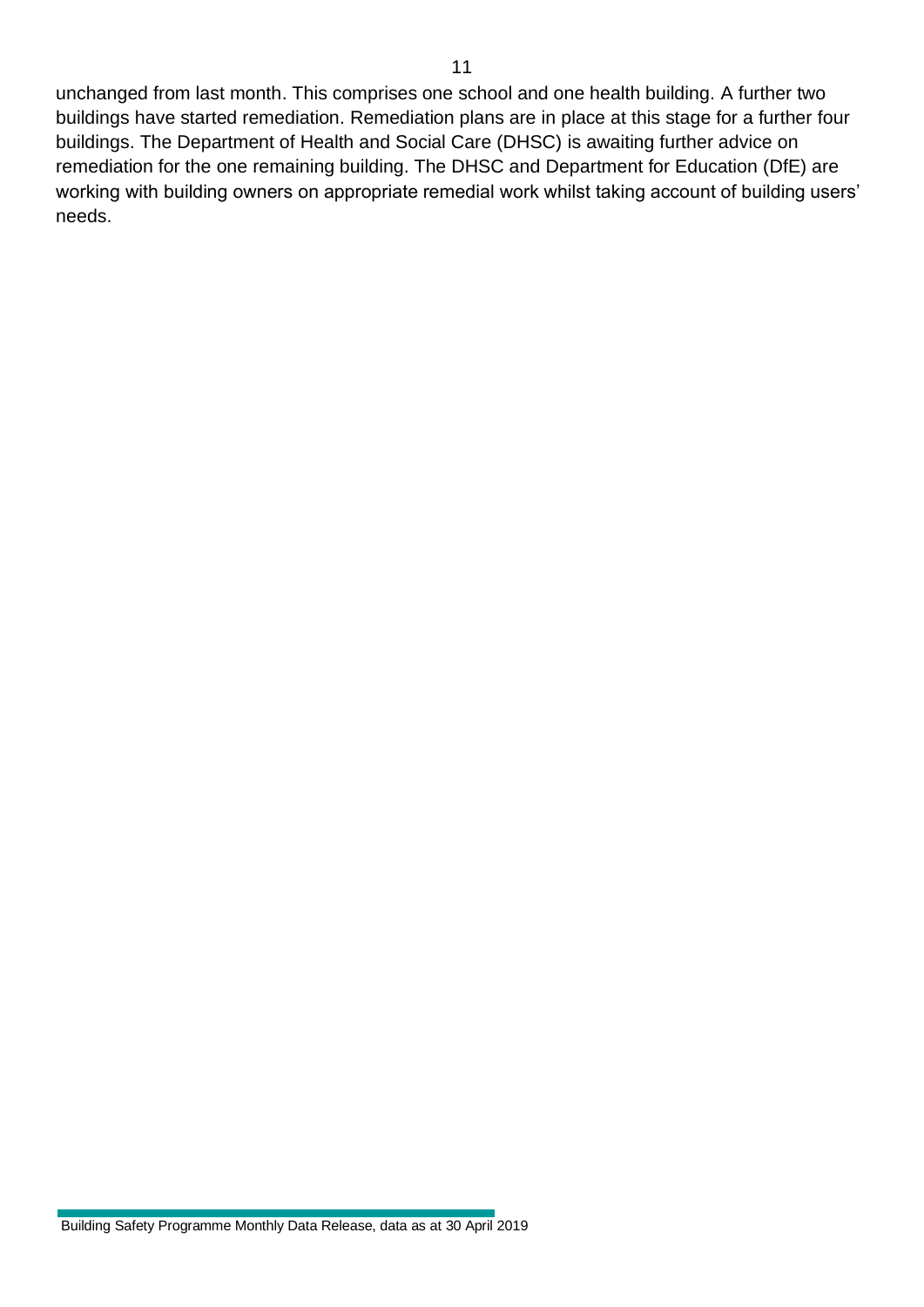# <span id="page-11-0"></span>Appendix 1: Technical Notes

MHCLG uses data from several sources in the data release:

- **Building Research Establishment tests**;
- **Local authority confirmation**, following local authorities working with building owners and agents to identify any cladding issues; and
- **Discussions with responsible stakeholders** including building owners, developers and agents.
- **Valuation Office Agency property attribute data** to validate the number of dwellings in high-rise residential buildings.

## **Data Collection and Data Quality**

#### **Building Research Establishment tests**

Since Summer 2017 MHCLG have been funding the testing of cladding from high-rise residential buildings at the BRE. This establishes the category of ACM cladding, which, along with insulation type, determine compliance with Building Regulations. MHCLG are reasonably confident that all social sector high-rise residential and publicly-owned buildings with ACM cladding systems unlikely to meet Building Regulations have been identified. The BRE test data for private sector, social sector residential and publicly-owned buildings have been published in data releases since December 2017.

#### **Local authority confirmed ACM buildings**

Since Autumn 2017, local authorities have been working with private sector building owners to ascertain combinations of ACM cladding and insulation on high-rise private sector buildings which have not been tested by BRE. Local authorities have used information from sources such as local fire and rescue services, building plans, ACM tests undertaken elsewhere, knowledge of similar buildings where BRE tests have confirmed ACM cladding, and / or building inspections.

Many approaches have been adopted by MHCLG and local authorities over the last year to identify the cladding and insulation status of the remaining private sector buildings. This has included the payment of an allowance to local authorities for identifying buildings or starting an enforcement process<sup>6</sup> against building owners, with a cut-off date at end May 2018. The data release of 28 June 2018 was the first that included data confirmed by local authorities. MHCLG are confident that the vast majority of buildings with cladding systems which are unlikely to meet Building Regulations have been identified, and publishing the data ensures transparency on highrise building safety. However, additional quality checks by local authorities over the coming months might result in marginal changes in this data – for example, if a building is confirmed as being less than 18 metres tall or the ACM cladding systems comply with Building Regulations.

As of 11 February 2019, the questionnaire used to collect information on high-rise residential

<sup>6</sup> Local authority enforcement powers under the 2004 Housing Act include Section 235 powers to demand documents from building owners, and Section 239 powers to take a sample of a building for testing.

Building Safety Programme Monthly Data Release, data as at 30 April 2019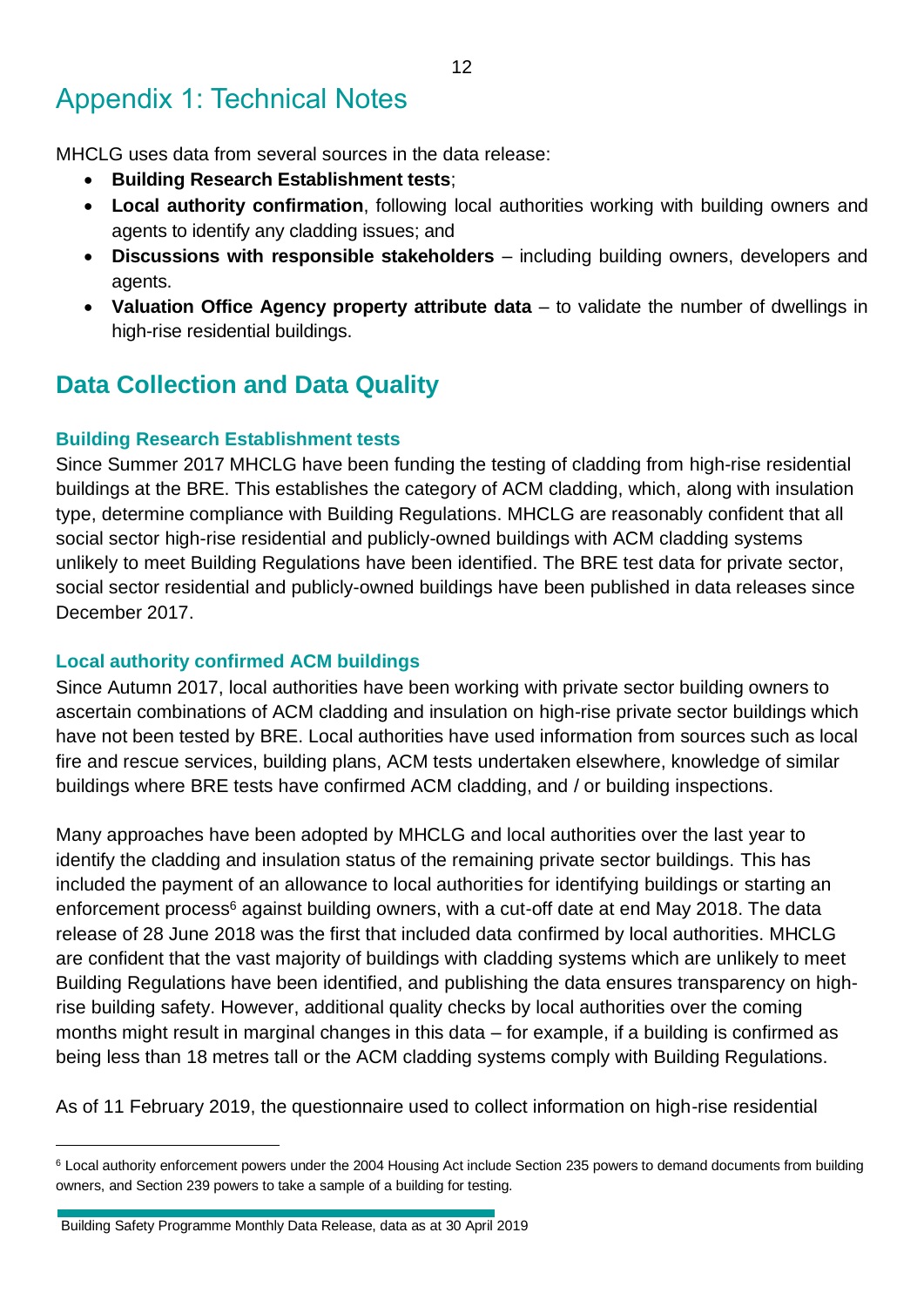buildings in England with ACM cladding systems was updated to provide increased precision in answer options concerning the status of remediation. This might result in marginal changes in the data as further updates are collected. Additional questions were added which do not impact the data in this release.

#### **Discussions with responsible stakeholders**

Since Spring 2018 MHCLG have been talking with building owners, developers and agents to ascertain updates on remediation. When this information has been confirmed by local authorities (for starts, completions and buildings which are out of scope), it is included in the data release.

#### **Valuation Office Agency property attribute data**

MHCLG have collected data on the number of dwellings from responsible stakeholders and where a response was not given, we have used [Valuation Office Agency](https://www.gov.uk/government/organisations/valuation-office-agency/about/statistics) (VOA) data to provide an estimate. The VOA data has also been used to validate the responses from responsible stakeholders. The range in the number of dwellings for yet to be remediated private sector residential buildings is down to a mismatch in these two data sources. The two data sources exactly match for the number of dwellings in 50 (30%) of the private sector residential buildings yet to be remediated.

The VOA data was determined to be a suitable source to validate number of dwellings based on quality assessment by the VOA and [ONS](https://www.ons.gov.uk/census/censustransformationprogramme/administrativedatacensusproject/datasourceoverviews/valuationofficeagencydata) as part of work on the 2021 Census. Every residential dwelling that is liable for Council tax has a record with the VOA, so the data has good coverage and accuracy, however, there is a slight degree of incompleteness. Property attribute data is only updated when it is brought to the attention of the VOA that a record may be inaccurate. Reliance is placed upon local authorities to flag any changes to the VOA (such as new builds, demolitions, or alterations). As a result, there are some records in the list that are not updated as regularly as others, and the time lag associated with these updates is unclear.

## **Revisions Policy**

This policy covers two types of revisions:

- *Non-Scheduled Revisions:* Where a substantial error has occurred as a result of the compilation, imputation or dissemination processes, the Data Release, data tables and any other accompanying documents will be updated with a correction notice as soon as is practical.
- *Scheduled Revisions***:** Where new information becomes available post publication, this is incorporated in to the next scheduled Data Release, data tables and any other accompanying documents.

This policy has been developed in accordance with the UK Statistics Authority Code of Practice for Statistics and the Ministry of Housing, Communities and Local Government Revisions Policy [\(www.gov.uk/government/publications/statistical-notice-dclg-revisions-policy\)](http://www.gov.uk/government/publications/statistical-notice-dclg-revisions-policy).

Building Safety Programme Monthly Data Release, data as at 30 April 2019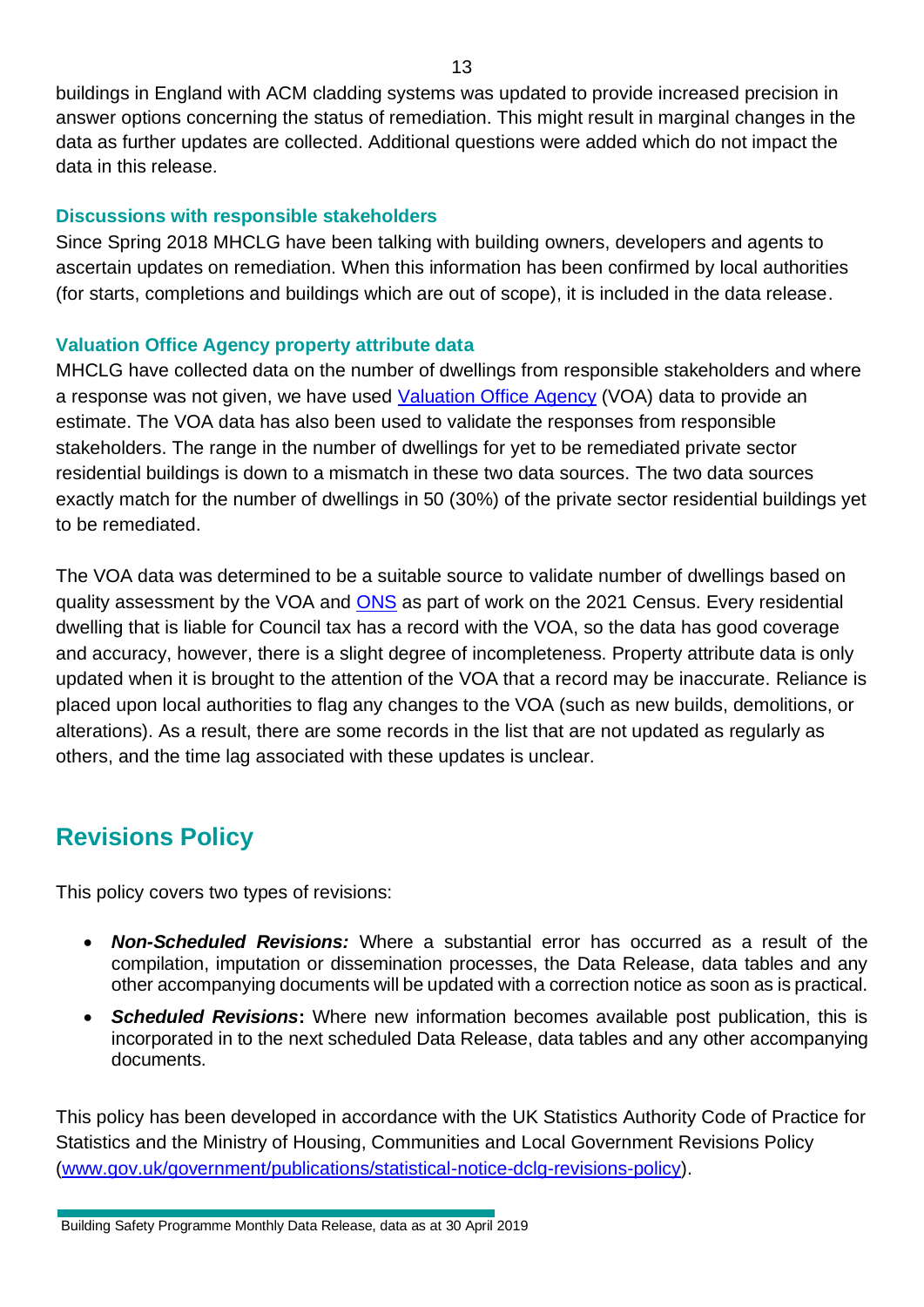### <span id="page-13-0"></span>Appendix 2: Buildings in local authority areas with ACM cladding systems unlikely to meet Building Regulations yet to be remediated

Table 3 sets out local authority areas with high-rise residential buildings and publicly-owned buildings that are yet to be remediated – these areas are grouped into bands. The bands used are; one to five buildings, six to ten buildings, 11 to 20 buildings, and more than 20 buildings. The buildings included all have ACM cladding systems unlikely to meet Building Regulations and are either residential buildings over 18 metres tall or publicly-owned buildings.

As at 30 April there are 74 local authorities in England where such buildings were identified (see Table 6 in the data tables published alongside this release), of which 65 local authorities have at least one such building yet to be remediated within their boundaries.

Local authorities with fewer than ten high-rise residential buildings (regardless of whether or not they have cladding) have been removed from the table below, as their inclusion could lead to the identification of one or more buildings with ACM cladding systems unlikely to meet Building Regulations in these areas – hence 58 local authorities are listed below.

#### **Table 3: Number of buildings with ACM cladding systems unlikely to meet Building Regulations yet to be remediated<sup>7</sup> , by local authority England, 30 April 2019**

This table/map has been removed. Please contact us if you require further information.

 $7$  The classification of buildings in Table 3 have been updated in this revised Data Release, in line with the revisions policy (Appendix 1). 'Yet to be remediated' represents all buildings where remediation has started, there are plans in place, building owners have reported an intent to remediate or where remediation plans are unclear; only buildings where remediation is complete are excluded.

Building Safety Programme Monthly Data Release, data as at 30 April 2019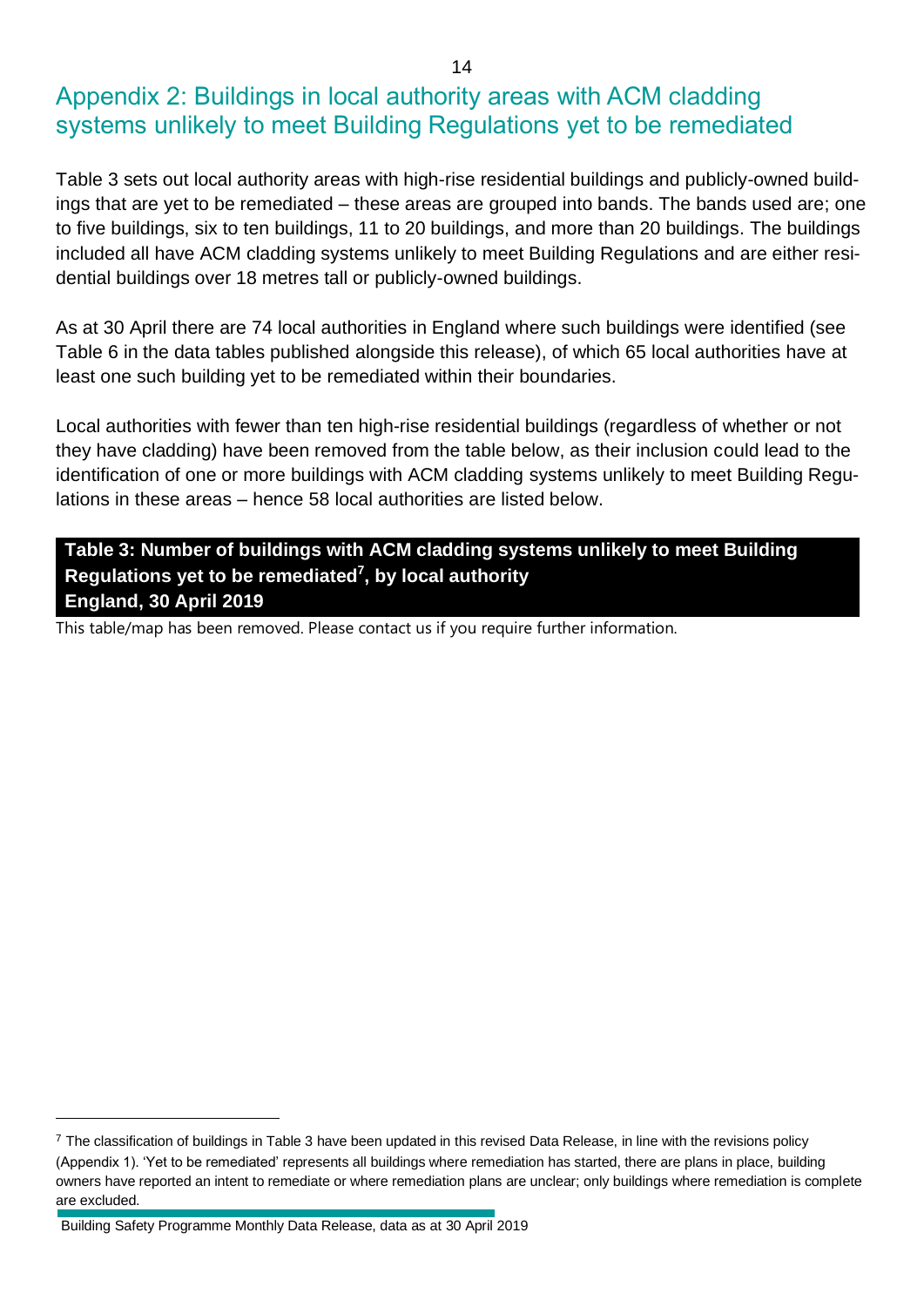## <span id="page-14-0"></span>Appendix 3: Voluntary compliance with the Code of Practice for **Statistics**

[The Code of Practice for Statistics](https://www.statisticsauthority.gov.uk/wp-content/uploads/2018/02/Code-of-Practice-for-Statistics.pdf) was published in February 2018 to set standards for organisations in producing and publishing official statistics and ensure that statistics serve the public good.

Whilst MHCLG's Building Safety Programme Data Release is not National Statistics, the principles of transparency of high-quality analytical outputs to inform decision making and the public underpin this data release.

| Trustworthiness:<br>trusted people,<br>processes and<br>analysis | Honesty and integrity (T1): The Building Safety Programme Data Release is<br>managed by professional analysts in MHCLG - this involves design of data collection<br>tools, checking of provided data, and analysis. All work is undertaken by professionally<br>qualified and experienced data analysts - professional members of the Government<br>Statistical Service, Government Operational Research Service or Government Social<br>Research, where all staff have Personal Development Plans focussed on their long-<br>term professional development (Professional capability - T5). |
|------------------------------------------------------------------|---------------------------------------------------------------------------------------------------------------------------------------------------------------------------------------------------------------------------------------------------------------------------------------------------------------------------------------------------------------------------------------------------------------------------------------------------------------------------------------------------------------------------------------------------------------------------------------------|
|                                                                  | Independent decision making and leadership (T2): The work is governed by the<br>Analysis and Data Directorate in MHCLG, accountable to MHCLG's Chief Analyst and<br>Head of Profession for Statistics.                                                                                                                                                                                                                                                                                                                                                                                      |
|                                                                  | Orderly release (T3): MHCLG pre-announces the publication date for this data release.<br>As part of our continuous improvement, the data cut-off date for Data Releases now<br>aligns to the end of the calendar month.                                                                                                                                                                                                                                                                                                                                                                     |
|                                                                  | Transparent processes and management (T4): MHCLG has robust, transparent,<br>data-management processes.                                                                                                                                                                                                                                                                                                                                                                                                                                                                                     |
|                                                                  | All data are provided by local authorities, housing associations, building owners /<br>developers / managing agents, the DHSC, DfE and the BRE. Responsibility for the data<br>lies with the data provider - as such only data either provided by BRE following testing<br>or data verified by local authorities, housing associations, the DHSC or DfE are<br>published.                                                                                                                                                                                                                   |
|                                                                  | Data Governance (T6): MHCLG uses robust data collection and release processes to<br>ensure data confidentiality. A published privacy notice clearly sets out why data are<br>collected, data sharing, and the legal basis for processing data. This is consistent with<br>the General Data Protection Regulation.                                                                                                                                                                                                                                                                           |
| High quality:<br>robust data,<br>methods and<br>processes        | <b>Suitable data sources</b> (Q1): Data originates from a number of sources outside the<br>control of MHCLG: local authorities, local Fire and Rescue Services, housing<br>associations, building owners / developers / managing agents, DHSC, DfE, BRE. Data<br>are triangulated, where possible, and data are always verified by these bodies - who<br>are ultimately responsible for the quality of their data. Where the quality of data is<br>unclear, it is either not published or quality issues are highlighted.                                                                   |
|                                                                  | <b>Sound methods</b> (Q2): Data collection tools and processes are robustly designed and<br>tested prior to use, learning lessons from previous Building Safety Programme data<br>collections and best practice from across the government analytical community.                                                                                                                                                                                                                                                                                                                            |
|                                                                  | Assured Quality (Q3): All data are quality-assured prior to publication.                                                                                                                                                                                                                                                                                                                                                                                                                                                                                                                    |
|                                                                  | As the quality of data improves, it is our intention to publish further data on the safety of<br>high-rise and complex buildings.                                                                                                                                                                                                                                                                                                                                                                                                                                                           |
|                                                                  | For transparency, we also published the Building Safety data tables for the first time in<br>the November data release.                                                                                                                                                                                                                                                                                                                                                                                                                                                                     |
|                                                                  | A revisions policy is in place to ensure that any revisions are addressed quickly and<br>systematically.                                                                                                                                                                                                                                                                                                                                                                                                                                                                                    |